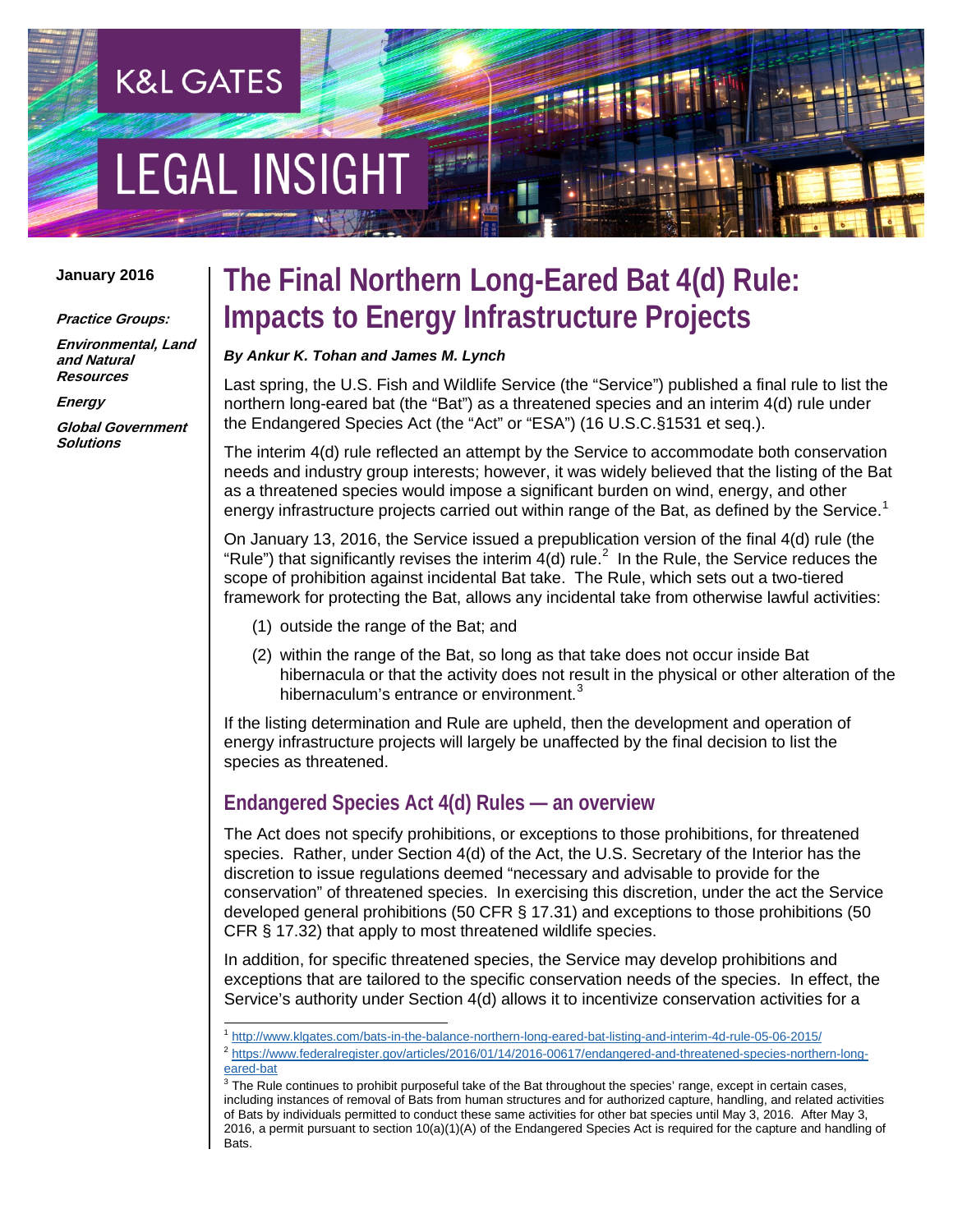threatened species and streamline regulatory requirements for activities that have minor effects.

#### **The Bat Listing**

The Service listed the Bat as threatened under the Act because of white-nose syndrome ("WNS"). $4$  WNS is the main threat to this species, and has had a devastating impact on bat numbers where the disease occurs.<sup>[5](#page-1-1)</sup> According to the Service, 90%-100% mortality has been seen in bats affected by the disease in the eastern United States. As a result, the Service's listing determination is based on the presence of WNS.

This approach to listing is somewhat unusual. For most threatened species, habitat loss or other limiting factors contribute to species decline, and a "threatened" listing results in regulations to address habitat loss or the other limiting factors. But the Service concludes in the Rule that the Bat is not habitat-limited and has tremendous plasticity within its environment (e.g., living in highly fragmented forest habitats to contiguous forest blocks from the southern United States to Canada's Yukon Territory) in the absence of WNS.<sup>[6](#page-1-2)</sup> Moreover, in areas outside of WNS, land management and development actions that have been ongoing for centuries (e.g., forest management, forest conversion) have not been shown to have significant negative impacts to Bat populations.

Given the significance of WNS to the species, the Service states that it would not have listed the Bat if not for the impact of WNS; and that regulating incidental take in areas not affected by WNS is not expected to change the rate at which WNS progresses across the range of the species. $^8\,$  $^8\,$  $^8\,$ 

#### **The WNS Zone**

Under the Rule, incidental take is regulated within the WNS zone. In the interim 4(d) rule, the Service used the term "white-nose syndrome buffer zone" to identify "the portion of the range of the northern long-eared bat" within 150 miles (241 km) of the boundaries of U.S. counties or Canadian districts where the fungus *Pseudogymnoascus destructans* ("*Pd"*) or WNS had been detected.

The Service clarifies in the Rule that the term "white-nose syndrome buffer zone" is revised to "white-nose syndrome zone" or "WNS zone"; and that the "WNS zone" is "the set of counties within the range of the northern long-eared bat" within 150 miles (241 km) of the boundaries of U.S. counties or Canadian districts where Pd or WNS had been detected.<sup>[9](#page-1-5)</sup>

As a result, the 150-mile buffer (e.g., the distance the disease has historically been spreading annually over the past five years) is included within the "WNS Zone." The WNS zone map will be updated regularly based on detection of *Pd* or WNS. If WNS is detected in any county, then it will be included within the WNS zone, along with all adjacent areas within

<span id="page-1-0"></span> <sup>4</sup> Endangered and Threatened Wildlife and Plants; Threatened Species Status for the Northern Long-Eared Bat With 4(d) Rule, 80 Fed. Reg. 18,006 (Apr. 2, 2015) (to be codified at 50 C.F.R. Part 17).

 $5$  WNS is a fungal disease affecting many hibernating U.S. bat species.  $6$  Rule at 16.

<span id="page-1-3"></span><span id="page-1-2"></span><span id="page-1-1"></span>

 $^7$  Rule at 16.<br> $^8$  Rule at 15.

<span id="page-1-4"></span>

<span id="page-1-5"></span> $9$  Rule at 10.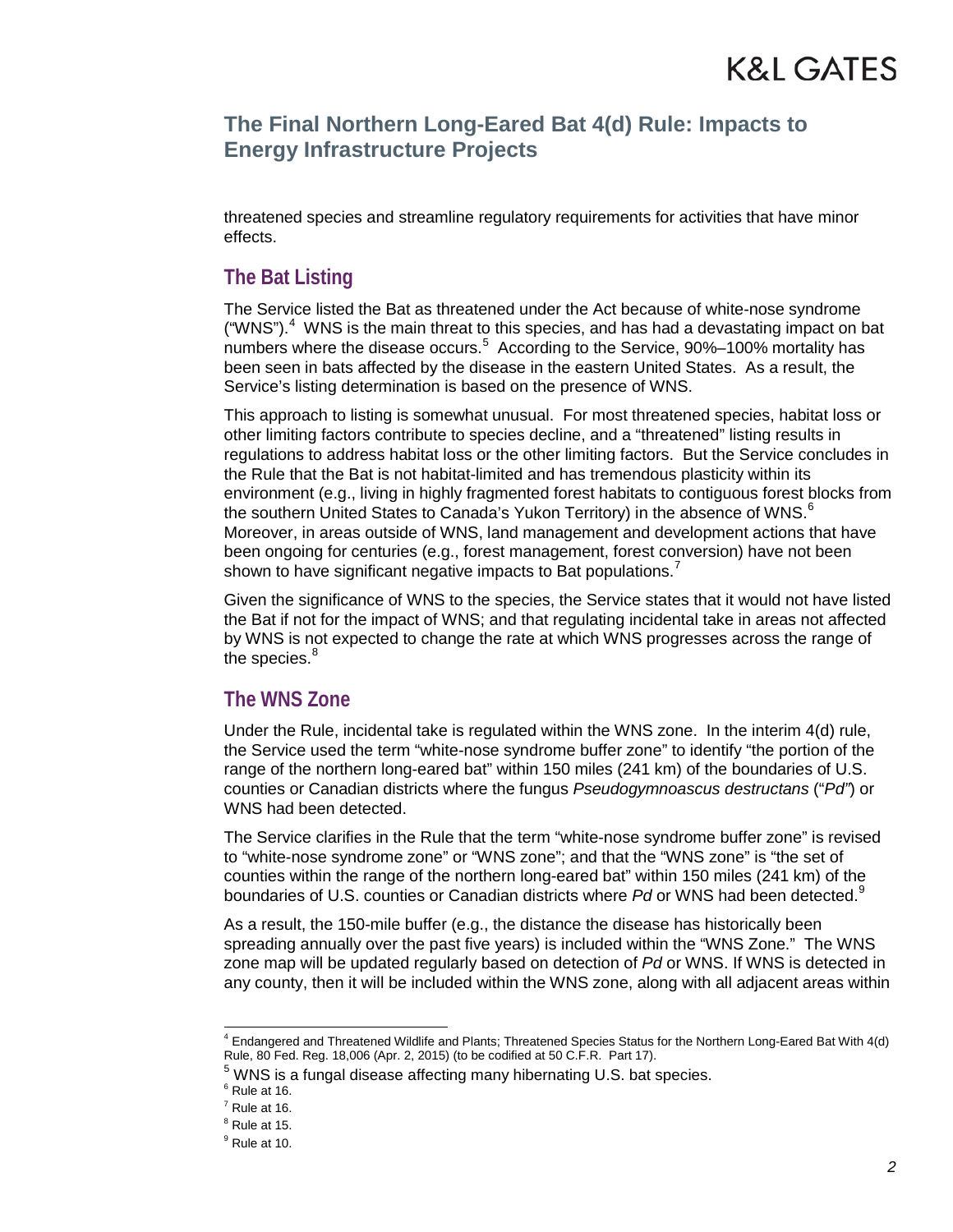150 miles of that county; and where the 150-mile (241-km) buffer line bisects a county, the entire county is included in the WNS zone.

The current map of the WNS zone:<sup>[10](#page-2-0)</sup>



# **The Northern Long-eared Bat 4(d) Rule**

Under the Rule, the Service created a two-tiered framework for regulating incidental take of the Bat.

#### *Outside the WNS zone*

The Service concludes that regulating incidental take in areas not affected by WNS is not expected to change the rate at which WNS progresses across the range of the species. As a result, regulating incidental take outside the WNS zone will not influence the future impact of the disease throughout the species' range or the status of the species. For these reasons,

<span id="page-2-0"></span> <sup>10</sup> <http://www.fws.gov/midwest/endangered/mammals/nleb/pdf/WNSZone.pdf>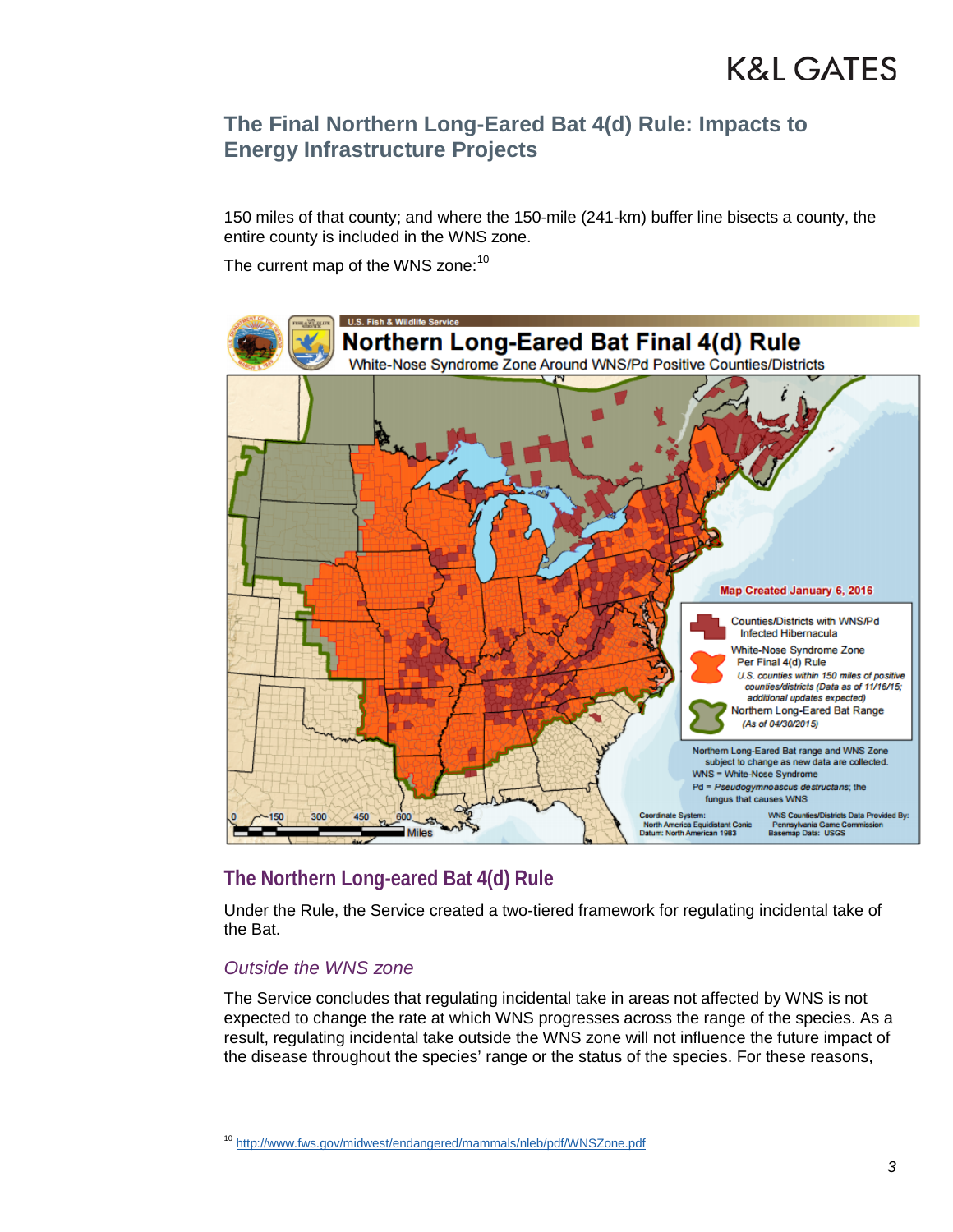the prohibition of incidental take from otherwise lawful activities is not necessary or advisable for the protection and recovery of the species.<sup>[11](#page-3-0)</sup>

#### *Inside the WNS zone*

The Service's approach to regulating incident take reflects the significant role WNS plays as the central threat affecting the species.

As WNS continues to move across the range of the species, Bat populations have declined and will continue to decline. As a result, the Service focuses its regulatory provisions on sensitive life stages at known, occupied maternity roost trees and hibernacula.

The Bat predominantly overwinters in hibernacula that include caves and abandoned mines; and hibernacula are the considered a primary driver in the species distribution.<sup>[12](#page-3-1)</sup> In addition, the forest habitats surrounding hibernacula play important roles in the Bat's life cycle beyond the time when they are overwintering.<sup>[13](#page-3-2)</sup> In both the early spring and fall, the hibernacula and surrounding forested habitats are the focus of bat activity in two separate periods, referred to as "spring staging" and "fall swarming."

Based on the importance of hibernacula to the Bat, the Service prohibits take in and around the hibernacula within the WNS zone, including activities that may alter the hibernacula at any time of the year. In addition, the Service prohibits take in areas within 0.25 mile (0.4 km) of the hibernacula.<sup>[14](#page-3-3)</sup>

Under the Rule, within the WNS zone, incidental take is prohibited only<sup>[15](#page-3-4)</sup> if:

- (1) actions result in the incidental take of the Bat in hibernacula;
- (2) actions result in the incidental take of the Bat by altering a known hibernaculum's entrance or interior environment if the alteration impairs an essential behavioral pattern, including sheltering Bats; or
- (3) tree-removal activities result in the incidental take of the Bat when the activity either occurs within 0.25 mile (0.4 kilometer) of a known hibernaculum, or cuts or destroys known occupied maternity roost trees, or any other trees within a 150-foot (45-meter) radius from the maternity roost tree, during the pup season (June 1 through July  $31$ ).<sup>[16](#page-3-5)</sup>

The Service makes these revisions to take prohibitions from the interim 4(d) rule because in areas impacted by WNS, "the most important conservation actions for the northern longeared bat are to protect bats in hibernacula and maternity roost trees, and to continue to monitor populations in summer habitat (e.g., identify where the species continues to survive

<sup>&</sup>lt;sup>11</sup> Rule at 15.<br> $12$  Rule at 17.<br> $13$  Rule at 20.

<span id="page-3-2"></span><span id="page-3-1"></span><span id="page-3-0"></span>

 $14$  Rule at 21–22.

<span id="page-3-4"></span><span id="page-3-3"></span><sup>15</sup> **Note**: Inside the WNS zone, there are exceptions for incidental take for the following activities, subject to certain conditions: implementation of forest management, maintenance and expansion of existing rights-of-way and transmission corridors, prairie management, minimal tree removal, and removal of hazardous trees for the protection of human life and property.

<span id="page-3-5"></span> $16$  Rule at 79-80.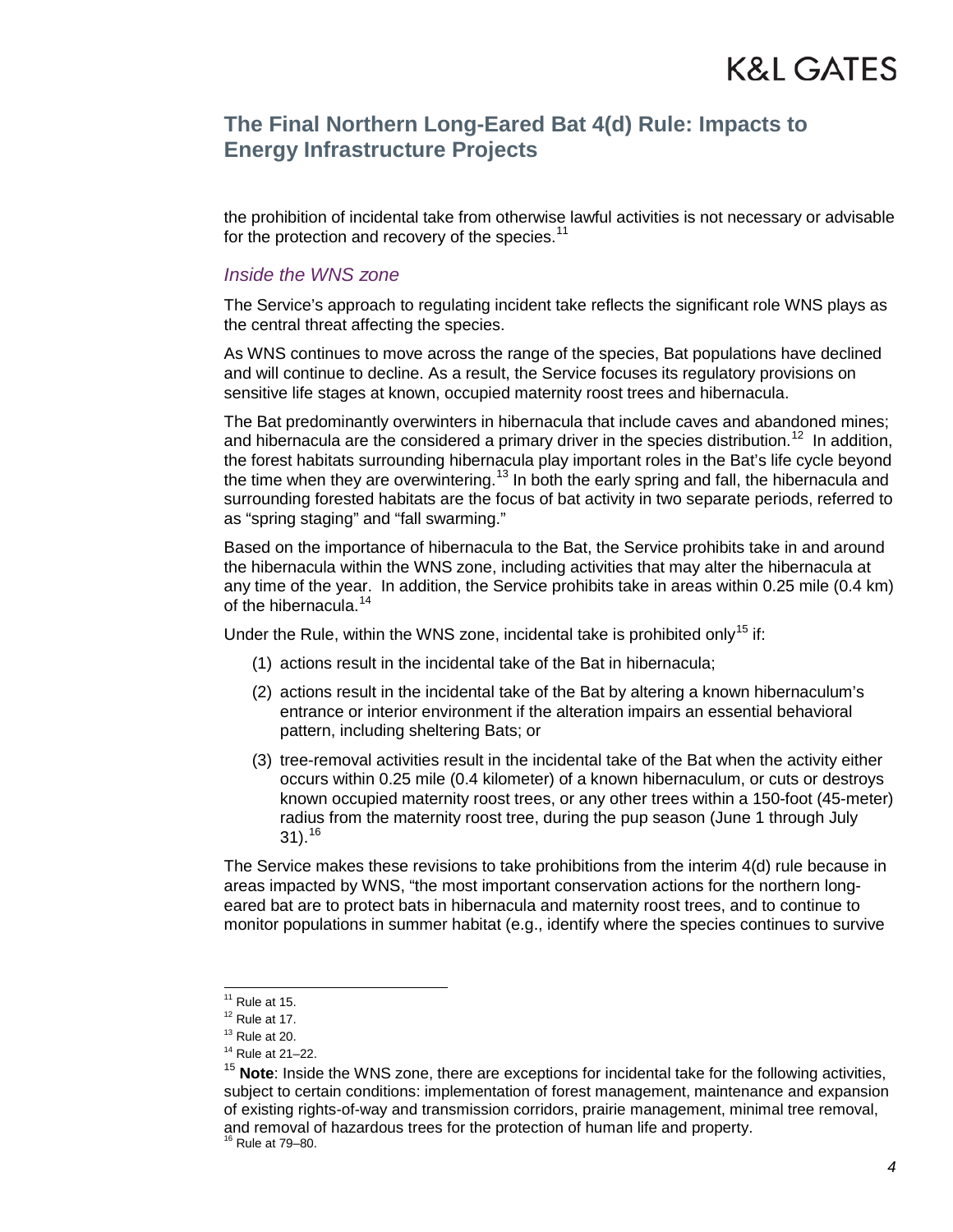after the detection of *Pd* or WNS and determine the factors influencing its resilience), while developing methods to abate WNS as quickly as possible."<sup>[17](#page-4-0)</sup>

However, any incidental take — within WNS zone — resulting from otherwise lawful activities outside known hibernacula, other than tree removal, is not prohibited, as long as it does not change the Bat's access to, or quality of, a known hibernaculum for the species.<sup>[18](#page-4-1)</sup>

In addition, activities within the WNS zone not involving tree removal are not prohibited, provided they do not result in the incidental take of the Bat in hibernacula or otherwise impair essential behavioral patterns at known hibernacula.<sup>[19](#page-4-2)</sup>

#### **What the Rule Means for Energy Infrastructure Projects**

Under the interim 4(d) rule, the Service prohibited incidental take from all activities inside the WNS buffer zone; however, the interim 4(d) rule conditionally allowed incidental take resulting from a limited set of activities: (i) forest management practices, (ii) maintenance and limited expansion of transportation and utility rights-of-way, (iii) prairie habitat management, and (iv) limited tree removal projects known to protect maternity roosts and hibernacula.<sup>20</sup> Beyond these limited activities, all other activities that could result in incidental take would require permit or take authorization: these activities included mining, drilling, wind energy activities, and forest conversion activities—such as infrastructure development—that result in forest loss.<sup>[21](#page-4-4)</sup>

When issuing the interim 4(d) rule, the Service focused on the operation of utility-scale windenergy turbines and their potential to cause the incidental take of Bats. While the Service had no compelling evidence that wind turbines would have a significant effect on the Bat when considered alone, it concluded that wind turbines could have a cumulative effect on this species when considered in concert with WNS. $^{22}$  $^{22}$  $^{22}$ 

However, in the final Rule, after additional consideration and review of public comments, the Service did not find compelling evidence that regulating wind energy facilities—or other activities such as application of pesticides and prescribed fire—would result in significant impacts at the species level. $^{23}$  $^{23}$  $^{23}$ 

The Service provided a detailed explanation of its change in position with regard to wind energy development and production, pesticide application and prescribed fire. With regard to wind, the agency acknowledged that wind-energy facilities are located throughout the range of the Bat, and that many new facilities are anticipated to be constructed over the next

<span id="page-4-2"></span><span id="page-4-1"></span>

<span id="page-4-3"></span>

<span id="page-4-0"></span><sup>&</sup>lt;sup>17</sup> Rule at 12.<br><sup>18</sup> Rule at 11–12.<br><sup>19</sup> Rule at 11–12.<br><sup>20</sup> Endangered and Threatened Wildlife and Plants; Threatened Species Status for the Northern Long-Eared Bat With 4(d) Rule, 80 Fed. Reg. at 18024. **Note**: Under the interim 4(d) rule, these activities were only exempt if they occur more than 0.25 mile from a known and occupied Bat hibernacula; avoid cutting or destroying known and occupied roost trees during the Bat pup season; and avoid forest clearcuts within 0.25 mile of known and occupied roost trees during the Bat pup season.

<sup>21</sup> *Id*. at 17990.

<span id="page-4-6"></span><span id="page-4-5"></span><span id="page-4-4"></span> $22$  Rule at 22; See also 80 Fed. Reg. 17,974, 18,002 (April 2, 2015) ("We conclude that there may be adverse effects posed by wind energy development to northern long-eared bats; however, there is no evidence suggesting effects from wind energy development itself has led to population-level declines in this species. Further, given the low mortality rates experienced and estimated, we believe northern long-eared bats are not as vulnerable to mortality from wind turbines as other species of bats (e.g., hoary bat, silver-haired bat, red bat, big brown bat, little brown bat, and tricolored bat).").  $23$  Rule at 22.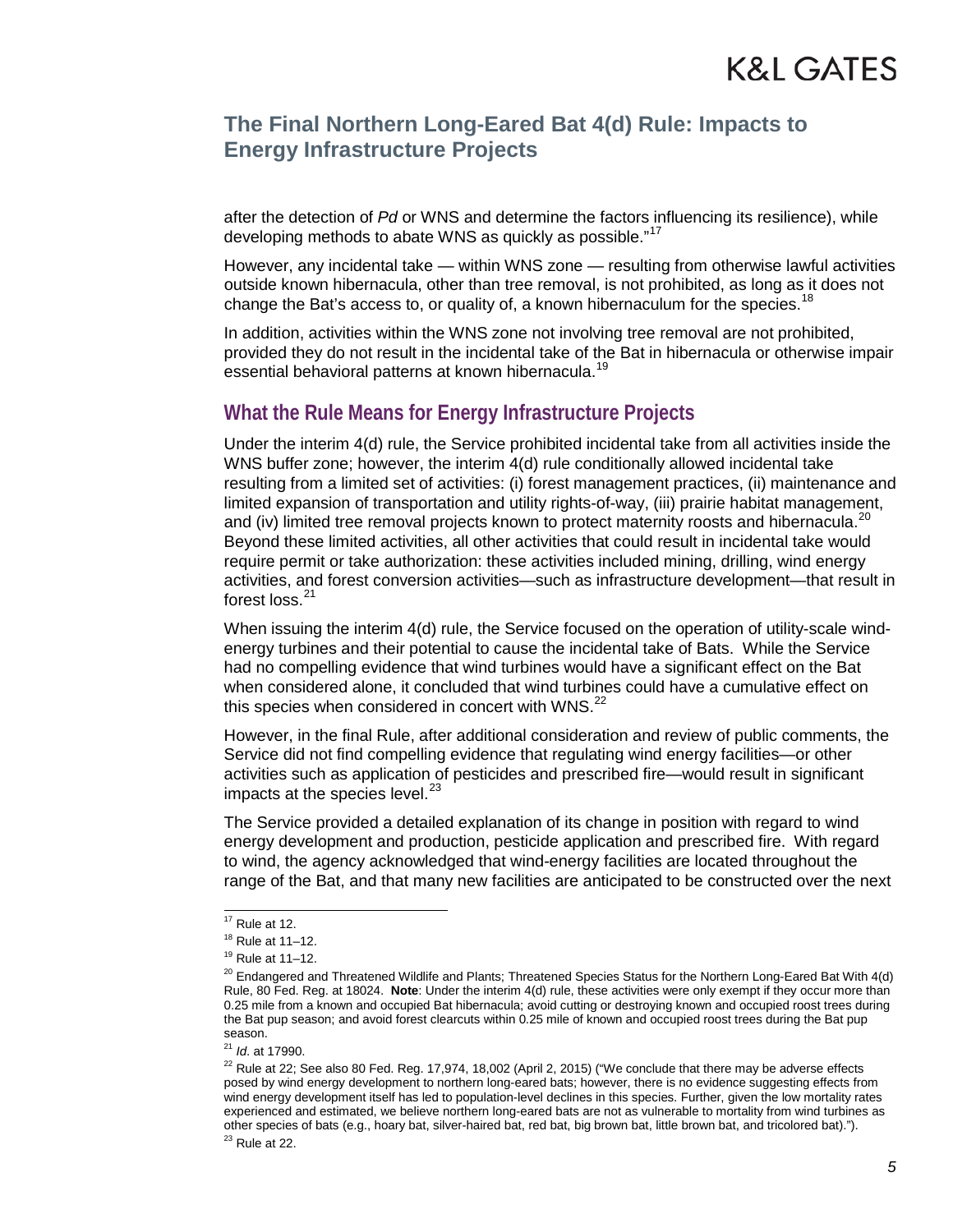15 years. In addition, the Service reviewed various post-construction mortality monitoring studies conducted from 1998 through 2014 at 81 unique operating wind-energy facilities in the range of the Bat in the United States and Canada.<sup>[24](#page-5-0)</sup> In these studies, the Service found that Bat fatalities comprised less than 1% of all documented bat mortalities. Given these results, the Service concluded that Bat mortality at wind facilities is not widespread or sustained, and is a rare event, if occurs at all.

The Service noted there is "a great deal of uncertainty" related to extrapolating the results of these post-construction mortality monitoring studies to generate an estimate of total Bat mortality at wind-energy facilities (i.e., uncertainty due to variability in post-construction survey effort and methodology; variability in mortality between years and sites; and variability in detecting carcasses that may only be a small percentage of total Bat mortalities).  $25$ 

Nonetheless, the Service stated that "even with those limitations, northern long-eared bats were rarely detected as mortalities, even when they were known to be common on the landscape around the wind-energy facility."<sup>26</sup> In addition, the Service noted that wind industry's voluntary adoption of operating protocols involving the feathering of turbine blades below cut-in speed reduces risk "to all bats, including the northern long-eared bat."<sup>[27](#page-5-3)</sup>

Given these findings, the Service concluded that while "there may be adverse effects posed by wind-energy development to individual northern long-eared bats," there is "no evidence suggesting that effects from wind-energy development has led to significant declines in this species, nor is there evidence that regulating the incidental take that is occurring would meaningfully change the conservation or recovery potential of the species in the face of  $WNS.$ <sup>[28](#page-5-4)</sup>

This conclusion is not inconsistent with the Service's earlier determination in the interim 4(d) rule; rather, the conclusion is a logical outgrowth of the agency's evaluation of Bat mortality at wind farms relative to mortality due to WNS. The Service is clear that take at wind farms may be reasonably likely to occur over the 20–30 years the farm is in operation; however, that "does not mean that prohibiting that incidental take in the case of a threatened species is necessary and advisable for the conservation of such a species."<sup>[29](#page-5-5)</sup> In effect, because the level of take at wind farms is so low, the Service concluded that Bat fatalities at wind farms would not "meaningfully change the species' status in the foreseeable future."<sup>30</sup>

In reaching this determination for wind energy, the Service effectively removed the prohibitions imposed under the interim  $4(d)$  rule against all other activities - i.e., other energy infrastructure projects, mining, drilling, and all forest conversion activities. As a result, the Rule treats all these activities equally. Under the Rule, all energy infrastructure development

<span id="page-5-6"></span>

<sup>&</sup>lt;sup>24</sup> Rule at 23.<br><sup>25</sup> Rule 23–24.<br><sup>26</sup> Rule at 24.

<span id="page-5-1"></span><span id="page-5-0"></span>

<span id="page-5-2"></span>

<span id="page-5-4"></span><span id="page-5-3"></span> $27$  Rule at 24.

<sup>28</sup> Rule at 24. **Note**: the Service also removed prohibitions against application of pesticides and prescribed fire (among other activities) that were in place under the interim 4(d) rule.

<span id="page-5-5"></span><sup>&</sup>lt;sup>29</sup> Rule at 24. Note: the Service acknowledges that several wind energy facilities have completed or are currently working to complete habitat conservation plans (HCP) and permits for incidental take for other bat species (e.g., Indiana bats). Service recommends obtaining take coverage under a permit where incidental take of an endangered species is reasonably likely to occur; however, it is silent as to how wind facilities should handle permit modifications where coverage exists for the Bat or in cases where HCPs are in development.  $30$  Rule at 24.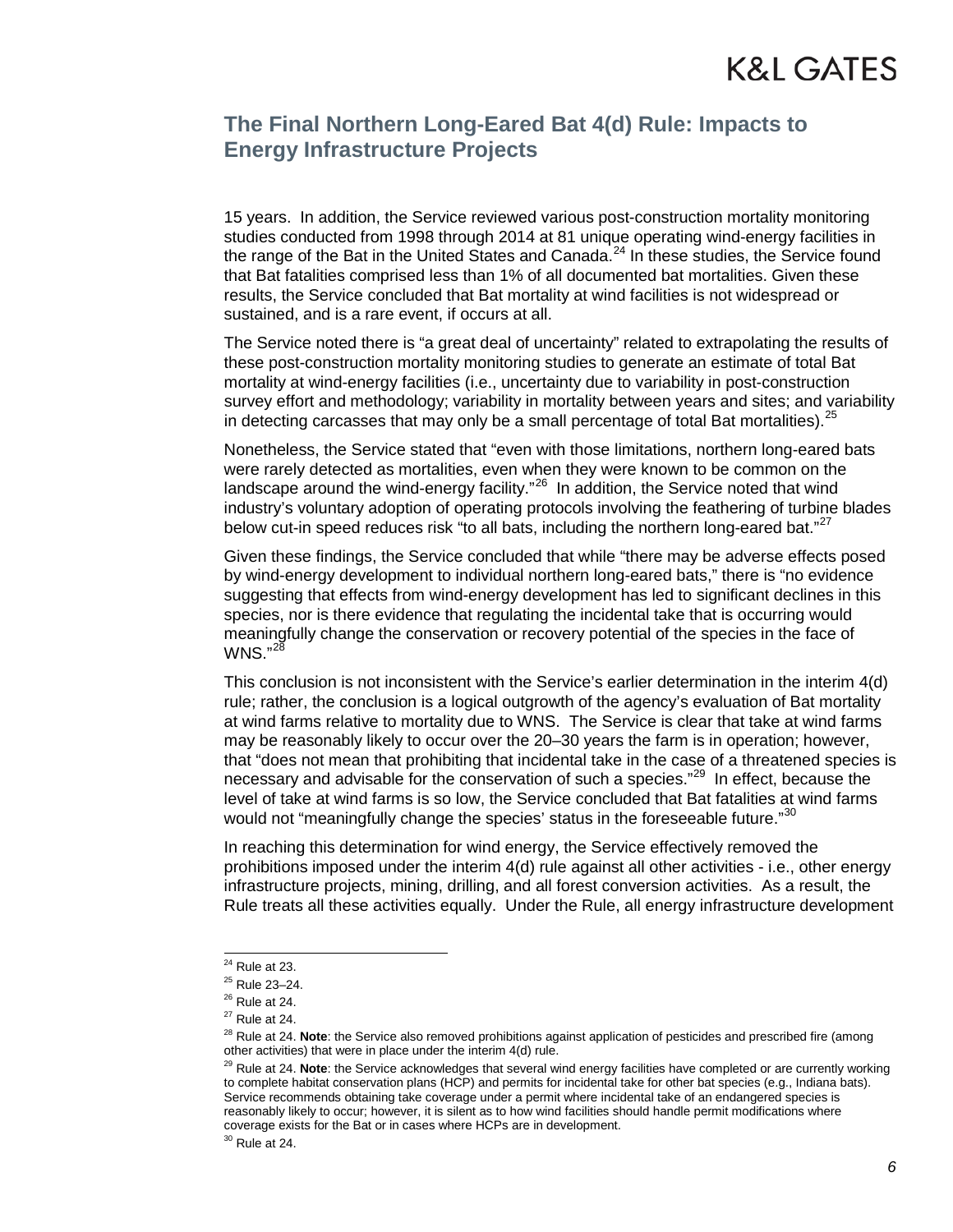and operation within the WNS zone is conditionally exempt from regulation.<sup>[31](#page-6-0)</sup> The Service explains this determination in its response to comments about whether other energy infrastructure projects are exempt under the Rule. The Service states that take of Bats attributable to habitat conversion and habitat loss is not prohibited under the Rule, if developers and project proponents follow conservation measures described in the Rule when activities occur within the WNS zone. $32$ 

What this means for all energy infrastructure development and operation—indeed all industrial or agricultural activity—within the WNS zone is that there is no prohibition against incidental take so long as the projects do not:

- a) result in the incidental take of the Bat in hibernacula;
- b) result in the incidental take of the Bat by altering a known hibernaculum's entrance or interior environment if the alteration impairs an essential behavioral pattern, including sheltering Bats; or
- c) result in tree-removal activities that incidentally take Bats when the activity either occurs within 0.25 mile (0.4 kilometer) of a known hibernaculum, or cuts or destroys known occupied maternity roost trees, or any other trees within a 150-foot (45-meter) radius from the maternity roost tree, during the pup season (June 1 through July 31).

#### **Conclusion**

The final 4(d) rule for the Bat is substantially different from the interim rule. While it retains the two-tiered framework to regulate incidental take (i.e., inside versus outside the WNS zone), the Rule reduces the scope of take prohibitions. Consistent with the interim  $4(d)$  rule, outside the WNS zone, there is no prohibition against incidental take. However, within the WNS zone, the Service revised scope of regulation reduces the regulatory burden on many activities, including energy infrastructure development and operation.

The Service's decision to reduce the scope of prohibition is a logical outgrowth of the agency's analysis of the interim 4(d) rule. As discussed above, even though Bat mortality may be reasonably likely to occur, due to the operation of wind turbines or other land management activities, the level of take will not change the threatened status of the species. Likewise, with regard to other energy infrastructure projects in the oil and gas or renewable energy industries, the Service's regulatory focus remains on the impact of WNS.

The key driver to the Service's listing decision and the Rule is the disproportionate and significant impact of WNS on the Bat. The Rule focuses on the role of WNS, along with bat hibernacula and forested areas around them. Given the critical role that these two habitats play in the survival and distribution of the Bat, the Service concluded that it is necessary and advisable to regulate activities in those areas to protect the species while methods are developed to address the impact of WNS. The Rule reflects the Service's conclusion that abatement or eradication of WNS is the most significant means to change the status of Bat.

As a result, all energy infrastructure development and operation within the WNS zone is conditionally exempt from ESA regulation provided they avoid take at hibernacula and meet the conservation measures for surrounding forests.

<span id="page-6-1"></span><span id="page-6-0"></span> $31$  Note: outside the WNS zone, incidental take of Bats by energy infrastructure projects is not prohibited under the Rule.<br> $32$  See Rule at 23-25 (wind industry); see 59-60 (oil and gas industry); see Rule at 62 (solar